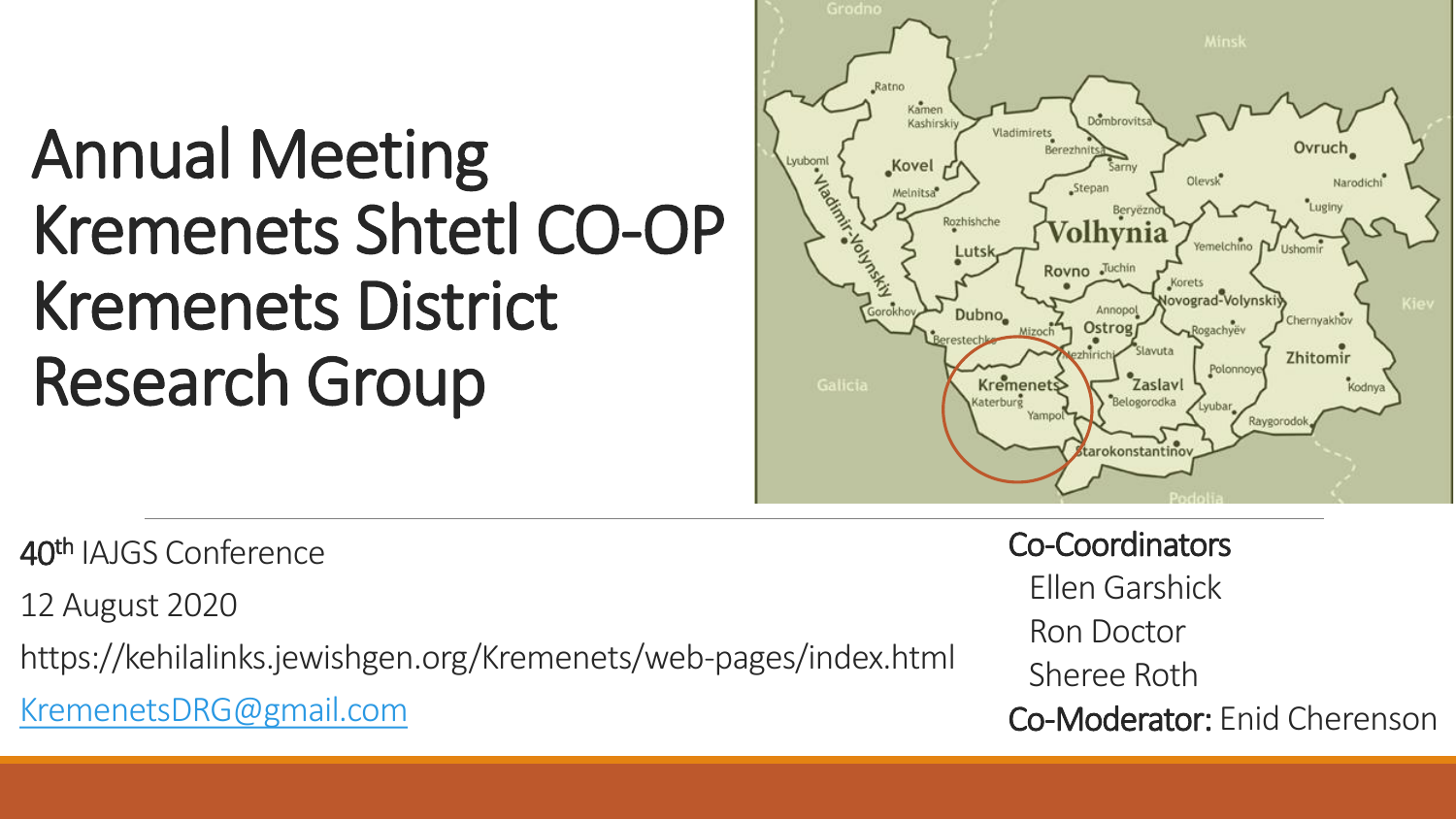| Who | A community of Kremenets-district descendants          |  |
|-----|--------------------------------------------------------|--|
|     | $501(c)(3)$ organization                               |  |
| are |                                                        |  |
|     | Affiliated with IAJGS & Jewish Records Indexing-Poland |  |
| we? | (Kremenets Towns)                                      |  |
|     | Board and Co-Coordinators, members, wider community    |  |

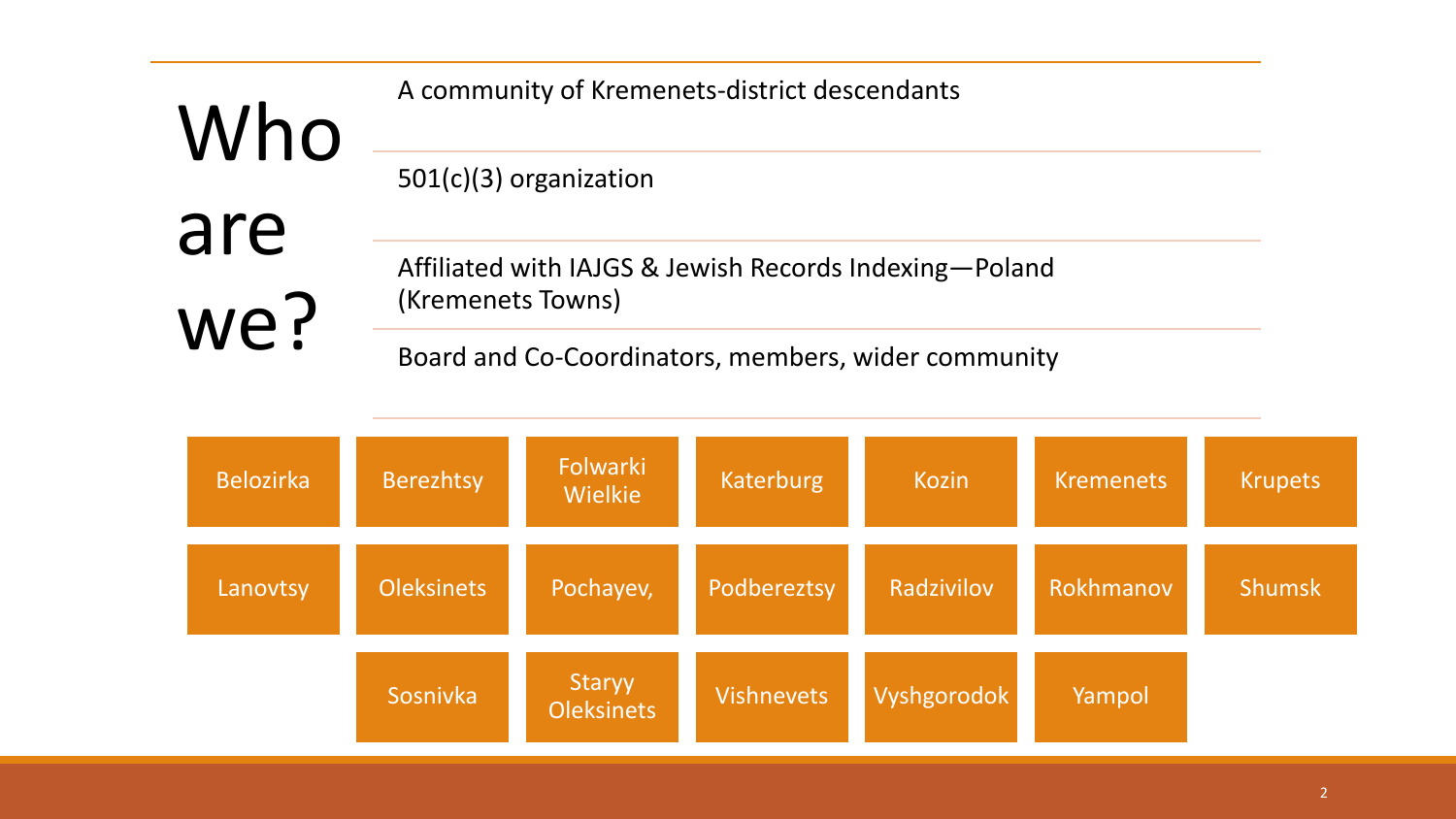| <b>What</b>      | Obtain and translate material on the Jewish<br>communities in the towns of the Kremenets          | Google        | Search my sites                                     |
|------------------|---------------------------------------------------------------------------------------------------|---------------|-----------------------------------------------------|
| do               | district, Ukraine                                                                                 | <b>Sites</b>  |                                                     |
| <b>we</b><br>do? | Post in the JRI-Poland database, on a JewishGen<br>KehilaLinks website, and on a members' website | <b>CREATE</b> | <b>KDRG Contributors</b><br>/site/kdrgcontributors/ |
|                  | Undertake other Kremenets-related projects                                                        |               |                                                     |

JewishGen<br>ShtetLinks preserving our history for future generations



Sheroka (Wide) Street. November 4, 1929.<br>Submitted by Norman Kagan Visit our Photo Archive



Home: Contact: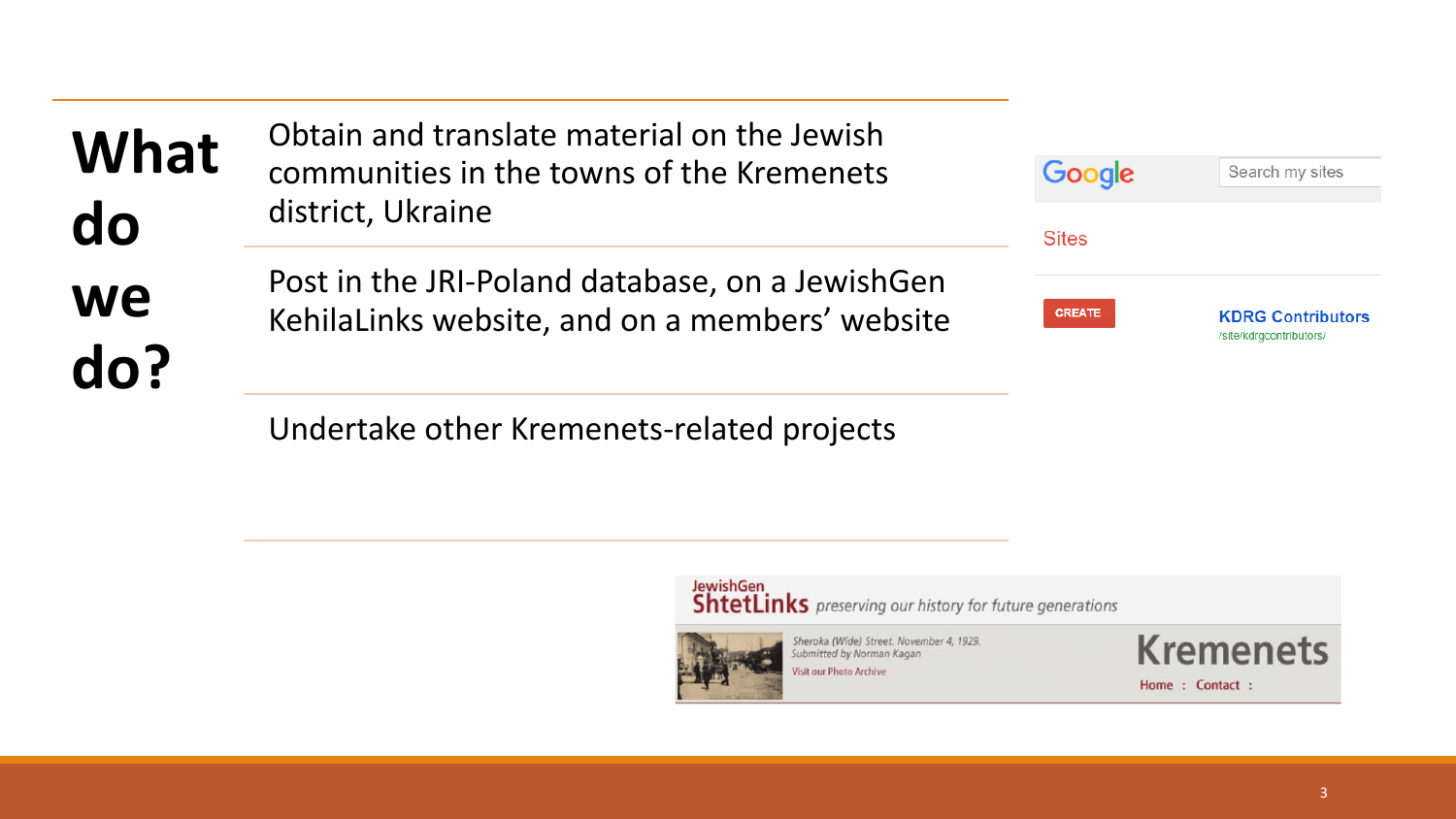| <b>Translations</b>        | Vital records                                                                                                                                                                                 |                                                                                                                                    |
|----------------------------|-----------------------------------------------------------------------------------------------------------------------------------------------------------------------------------------------|------------------------------------------------------------------------------------------------------------------------------------|
| and<br><b>Compilations</b> | Censuses, voter lists, and tax lists                                                                                                                                                          | Given Name<br>of Father's<br>Father                                                                                                |
|                            | <b>Ellis Island Database extractions</b>                                                                                                                                                      | (Russian or<br>Polish)<br>Father's<br>Given Name<br>Gershel                                                                        |
|                            | If rom to 5 Microfline and the Central Architect of the History of the Jewish Pacifies History is the Central Architect of the Jewish Pacifies in University Jerusalem<br><b>Yizkor books</b> | (Hebrew)<br>Father's<br>Given Name<br>Leter Shion<br>(Russian or<br>Hersh Yitschak<br>Polish)<br>0 <sup>5</sup>                    |
|                            | Holocaust victim and survivor lists                                                                                                                                                           | (Pinthes Gelse) Pinchas Gelsil<br>Burith Zeiman Baruth Zalman I.<br>Father's<br>1elme<br>Surname<br>(Hebrew)<br>Mordekhay<br>Hersh |
|                            | Translation of Jewish Final Translation of the Kreineners District<br>Photos                                                                                                                  | Menasha<br>Haberman<br>Soybel<br>Mordko Gersh<br>Furman<br>Pasterman                                                               |
|                            | <b>Memoirs</b>                                                                                                                                                                                | Haverboykh                                                                                                                         |
|                            | 1 16 April 2018<br><b>Maps</b><br>Belozinka<br>Source of LDS<br>year<br>Belozinka                                                                                                             | Averbaukh<br>8230-8231<br>8230-8231                                                                                                |
|                            | Film, Record<br>Belozirka<br><b>Type &amp; Year</b><br>1879<br>Belozinka<br><b>Historical documents</b><br>Belozirka                                                                          | 8232-8233                                                                                                                          |
|                            | 1879<br>Set No.<br>CA-B181<br>1879<br>CA-B1879<br>and much more!<br>CA-B1879<br>18/9<br>CABIBIO                                                                                               |                                                                                                                                    |
|                            | CA-B1879                                                                                                                                                                                      |                                                                                                                                    |
|                            |                                                                                                                                                                                               |                                                                                                                                    |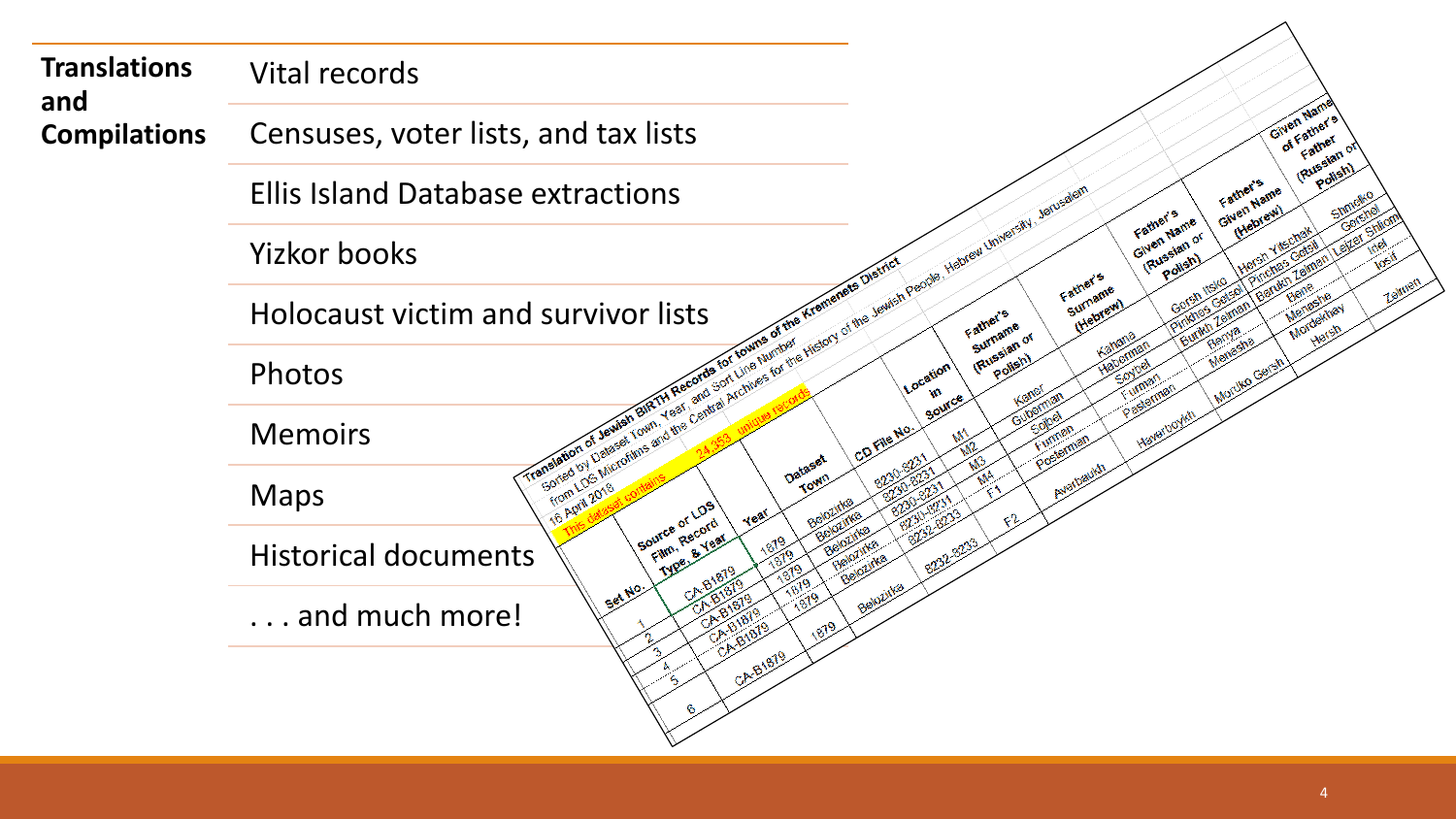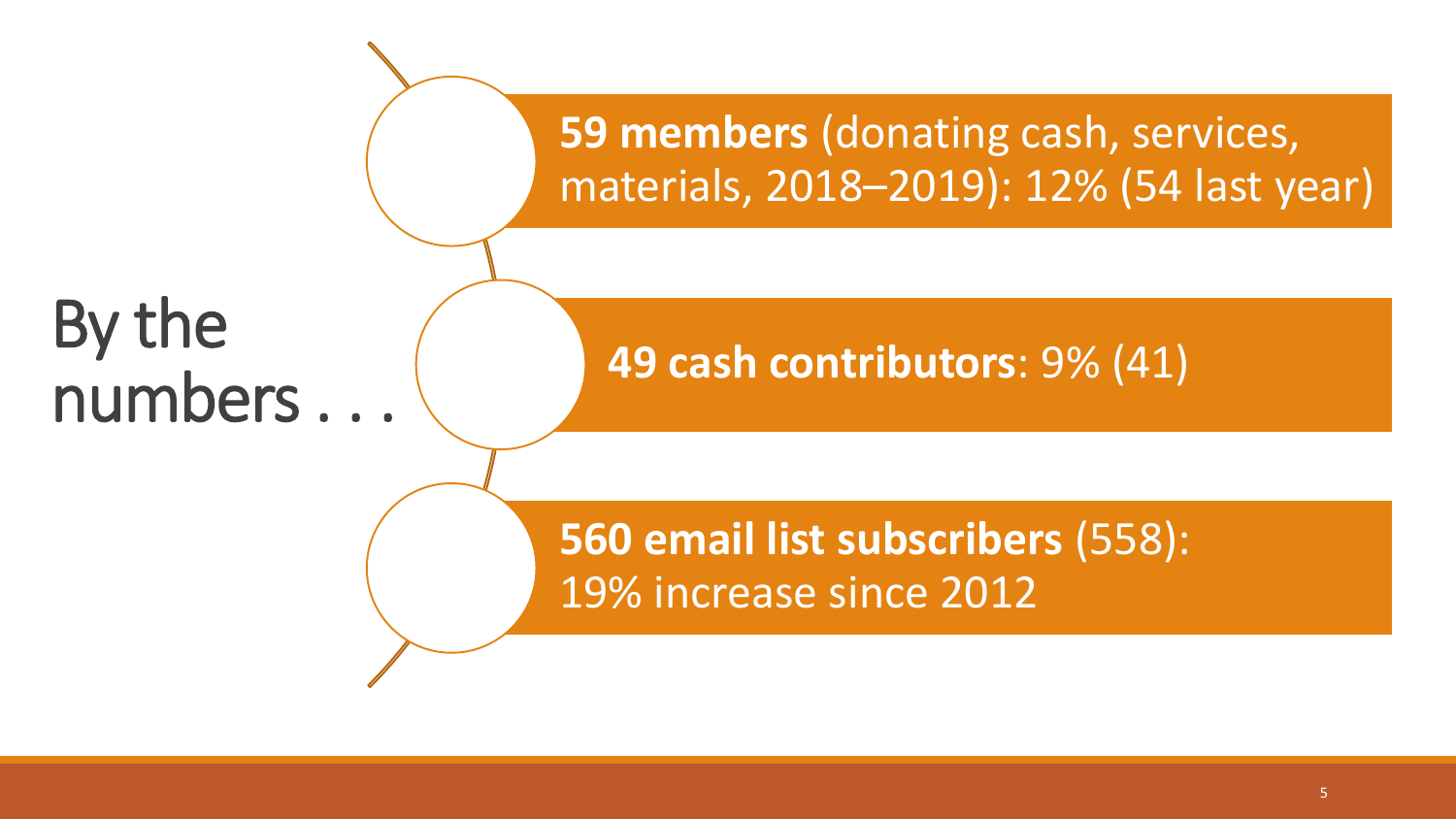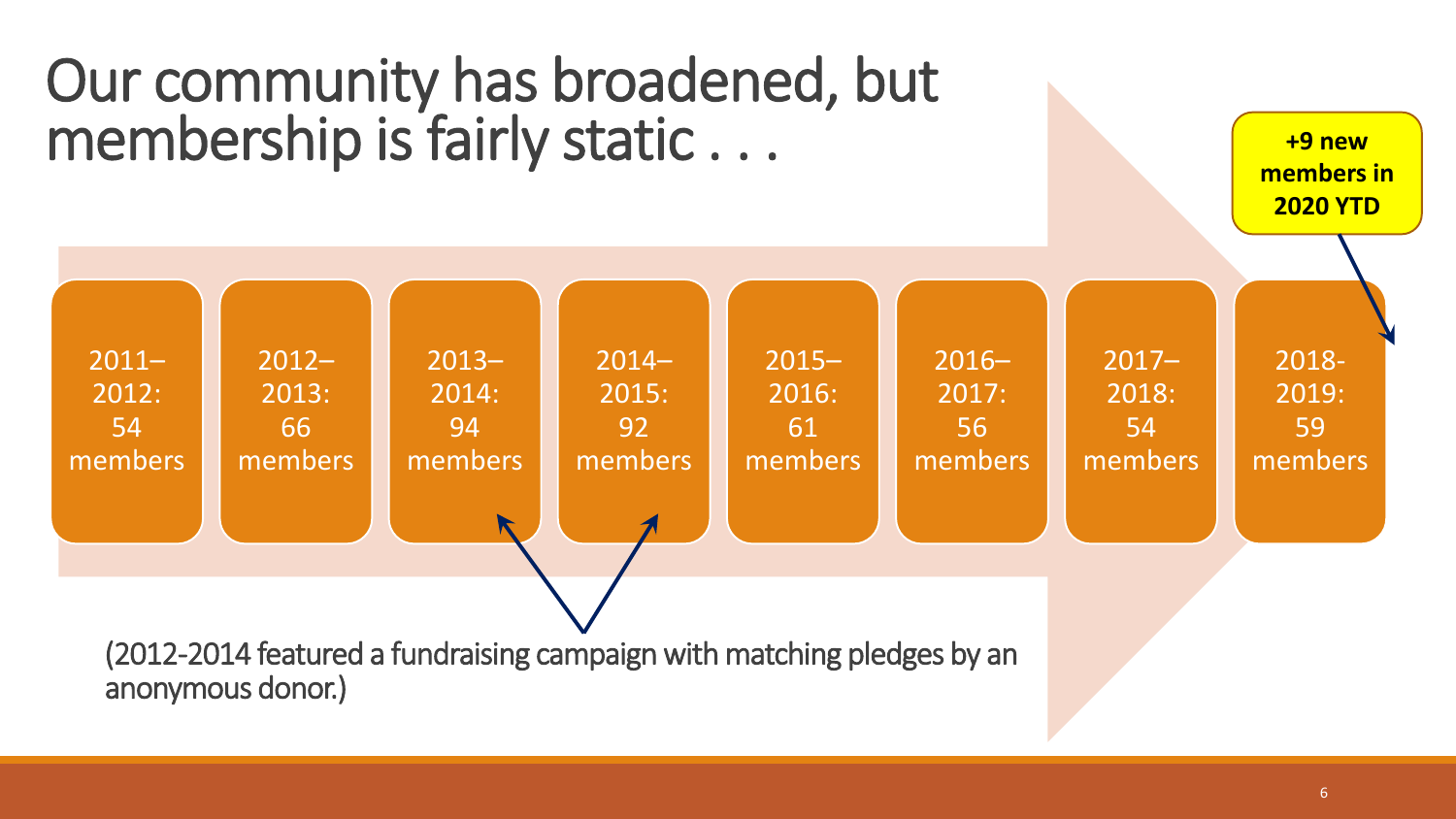### Donations and Expenses, 2016-2020 YTD

|                 | <b>Donations</b> | <b>Expenses</b> |
|-----------------|------------------|-----------------|
| 2016            | \$2,847          | \$3,411         |
| 2017            | $$8,213*$        | \$4,699         |
| 2018            | \$3,763          | \$3,808         |
| 2019            | \$3,428          | \$6,347         |
| <b>2020 YTD</b> | \$1,089          | $$2,189**$      |

\*Includes a \$5,000 special-project donation..

\*\*Includes a \$1,500 donation to JRI-Poland's NextGen project.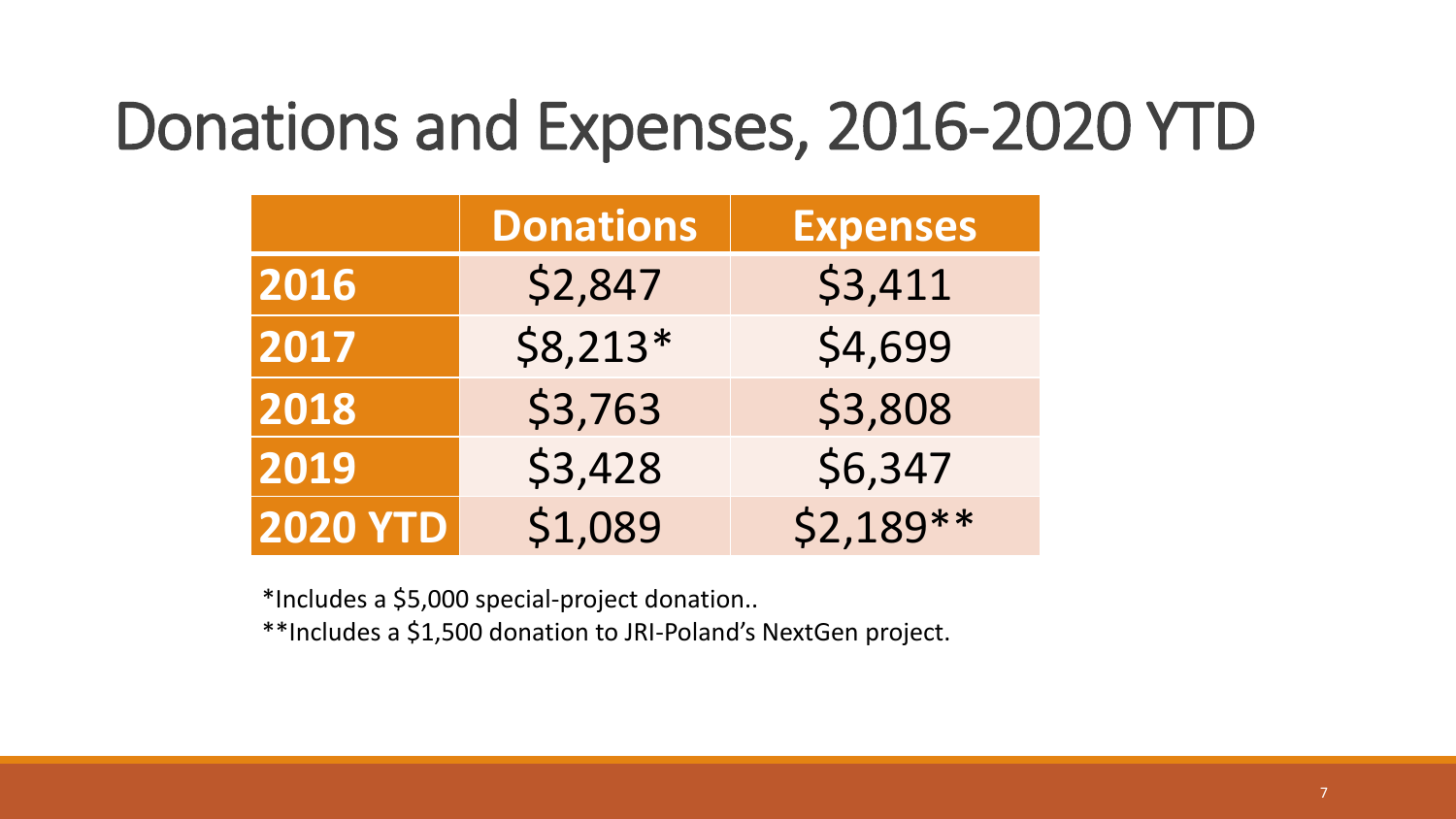### Fund Balances, 2000-present

| <b>Fund</b>       | <b>Donations</b> | <b>Expenses</b> | <b>Balance</b> |
|-------------------|------------------|-----------------|----------------|
| <b>JRI-Poland</b> | \$73,710         | \$59,896        | \$13,778       |
| <b>JewishGen</b>  | 3,563            | 1,462           | 2,101          |
| <b>Total</b>      | \$77,273         | \$61,358        | \$15,915       |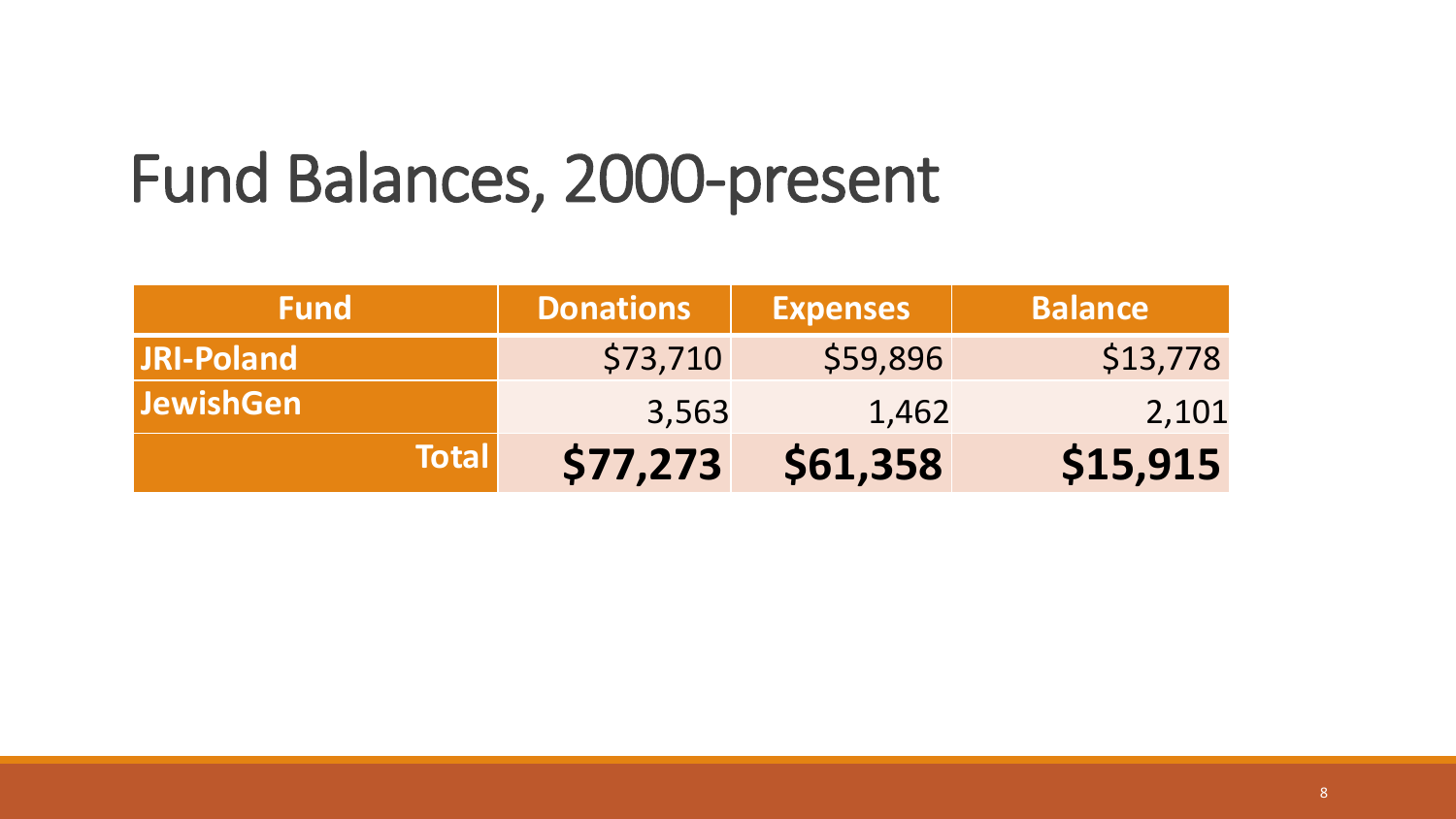### Accomplishments, 2019-2020 Year-to-Date (1)

| <b>Document</b>                                                                                 | Year(s)                  | Language        |
|-------------------------------------------------------------------------------------------------|--------------------------|-----------------|
| Duma Voter Lists, Volynskiia gubernskiia viedomosti                                             | 1906, 1907, 1912 Russian |                 |
| <b>Kremenets Tax Lists</b>                                                                      | 1906, 1911               | Russian         |
| Jews Who Perished in Lanovtsy, Vishnevets, Vyshgorodok                                          | 1941-1944                | Russian         |
| Records of Association for the Religious Education of Orphans and<br>Poor Children in Kremenets | 1934-1937                | Polish          |
| Kremenits, Vyshgorodek, un Potshayuv yizkor bukh (34 complete)                                  | 1965                     | Yiddish         |
| 35th anniversary book, New York Kremenitzer Wolyner Benevolent<br>Association                   | 1950                     | Yiddish         |
| JewishGen Online Worldwide Burial Registry: Kremenets,<br>Vishnevets, Yampol                    | <b>Various</b>           | Hebrew, Yiddish |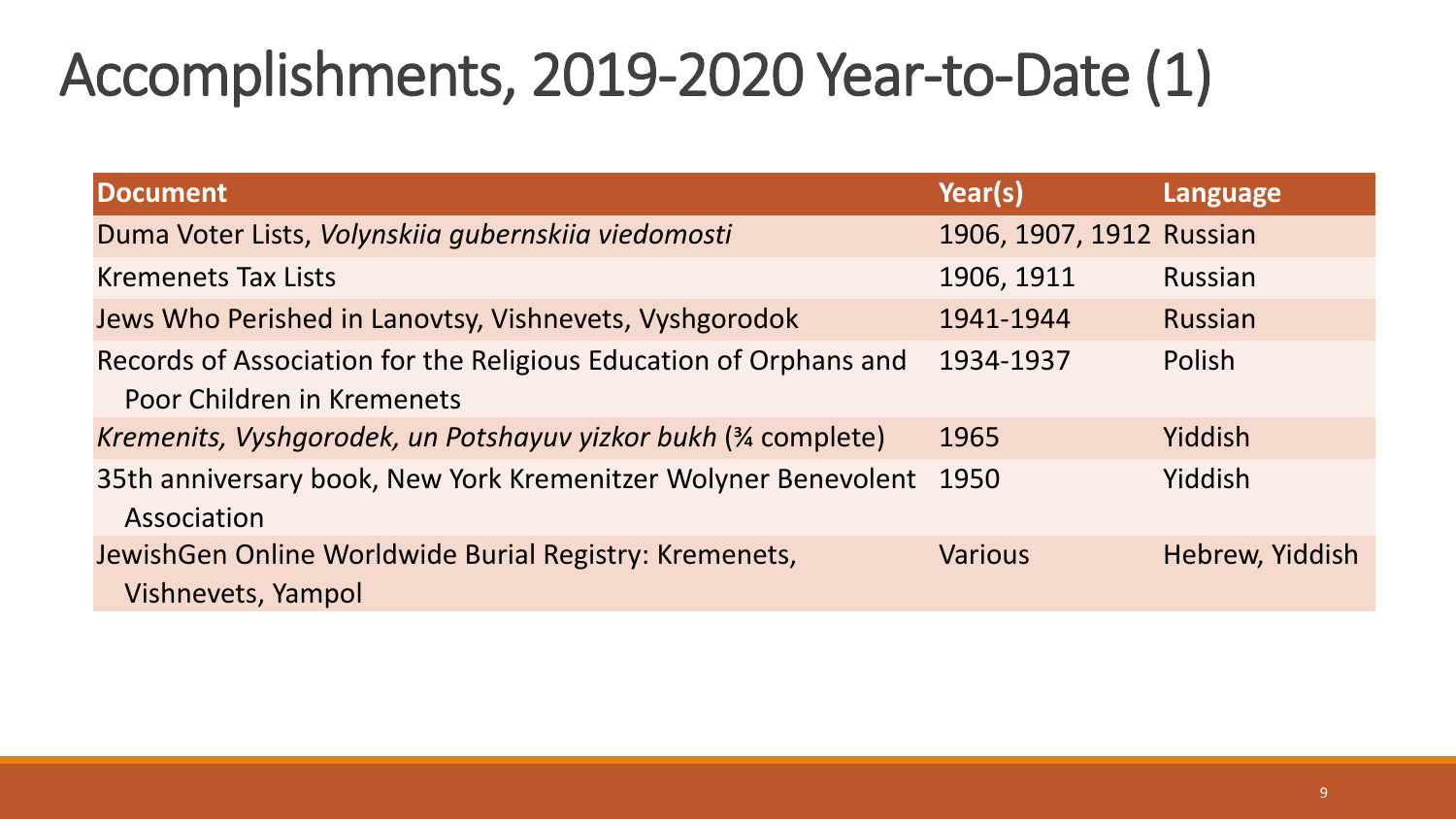### Accomplishments, 2018-2019 Year-to-Date (2)

| <b>Compilation</b>                                                                            | <b>Source</b>                                   |
|-----------------------------------------------------------------------------------------------|-------------------------------------------------|
| <b>Holocaust Survivors and Victims Database:</b><br>Individuals from Kremenets-district towns | U.S. Holocaust Memorial Museum                  |
| AJDC Archives, Kremenets-district and nearby<br>towns, 1917-1990                              | American Jewish Joint Distribution<br>Committee |
| <b>Family photos</b>                                                                          | <b>Community contributors</b>                   |
| Photo presentations (3)                                                                       | <b>Community contributors</b>                   |
| Memoirs (3)                                                                                   | <b>Community contributors</b>                   |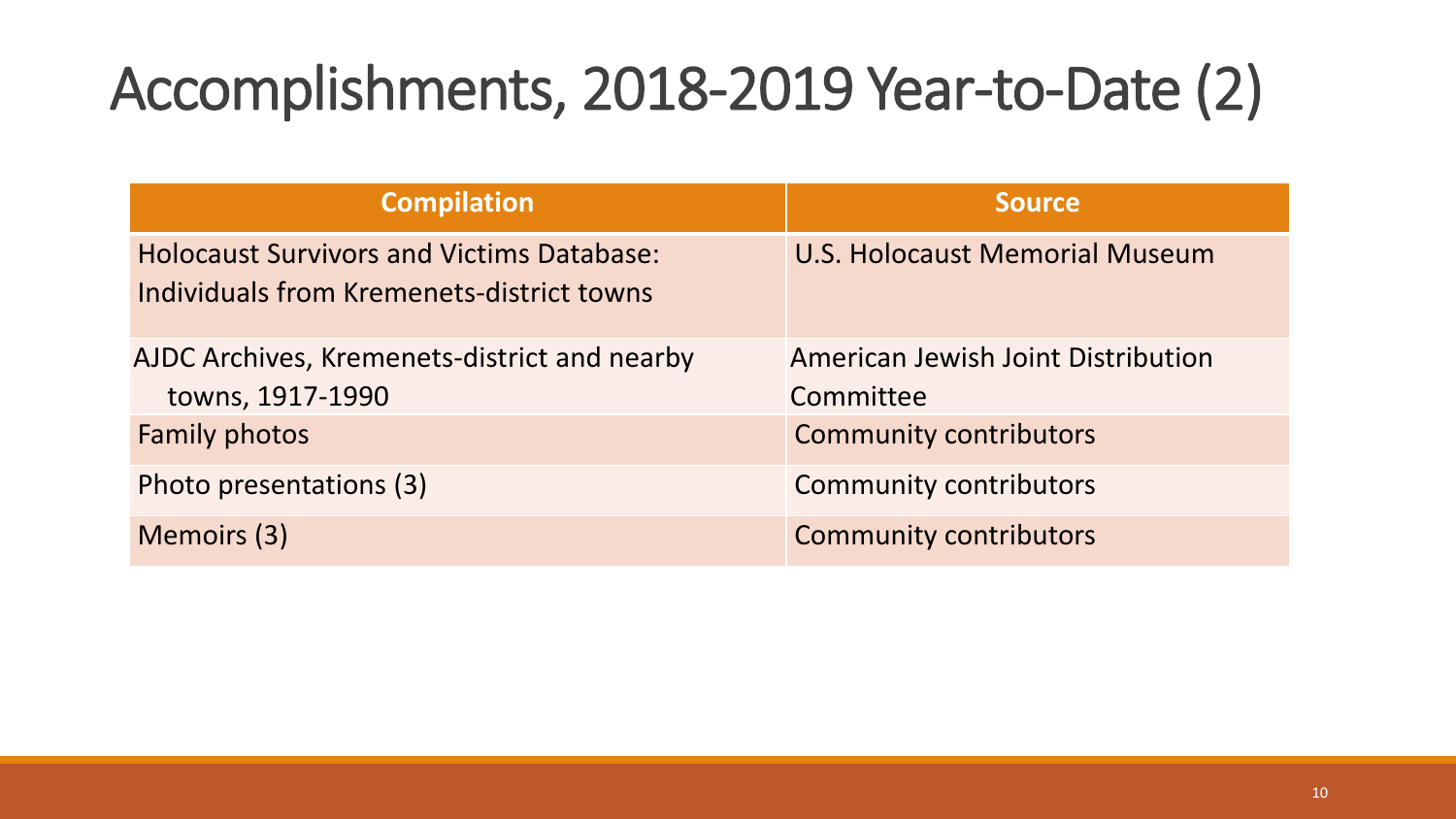### Indexed Concordance of Personal Names and Town Names To Kremenets



Why so many towns? We index ALL town names found in Kremenetsdistrict records—not just names of towns in the Kremenets district.

| Тор<br>15 | <b>Kremenets</b>  |
|-----------|-------------------|
|           | Vishnevets        |
|           | Radzivilov        |
|           | Shumsk            |
|           | Katerburg         |
|           | Yampol            |
|           | Ostrog            |
|           | Vyshgorodok       |
|           | Lanovtsy          |
|           | <b>Belozirka</b>  |
|           | <b>Oleksinets</b> |
|           | Pochayev          |
|           | <b>Berezhtsy</b>  |
|           | Rokhmanov         |
|           | Dubno             |
|           |                   |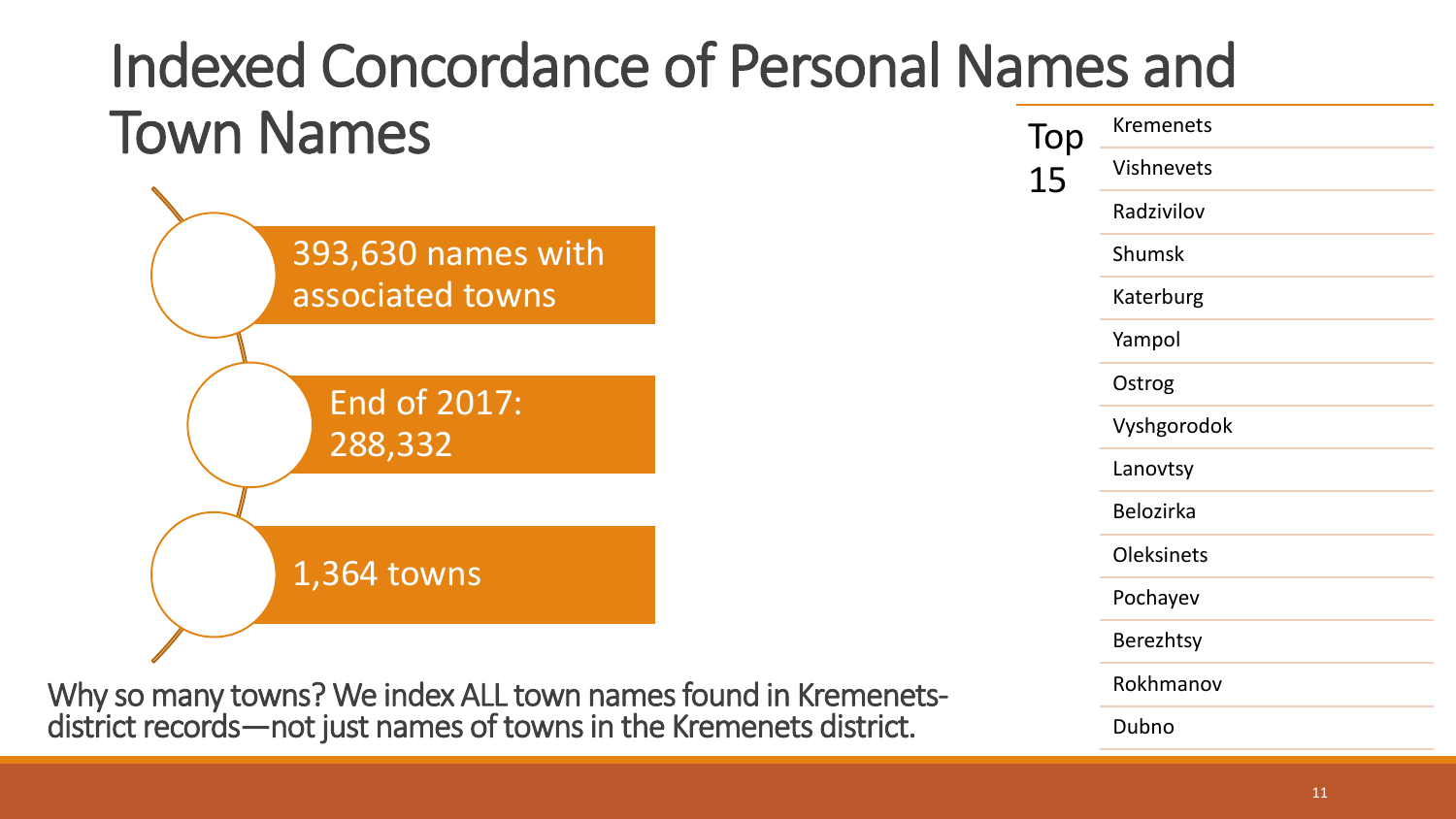### Concordance Highlights

| <b>179,399 entries</b> | Vital Records (births, marriages, deaths, divorces)                                                                     |
|------------------------|-------------------------------------------------------------------------------------------------------------------------|
| 141,270                | <b>Revision Lists (censuses)</b>                                                                                        |
| 24,047                 | Documents of the Central Archives for the History of the<br>Jewish People (other than vital records and Revision Lists) |
| 11,967                 | <b>Yizkor books and booklets</b>                                                                                        |
| 9,553                  | <b>Ellis Island Database</b>                                                                                            |
| 23,007                 | Other sources                                                                                                           |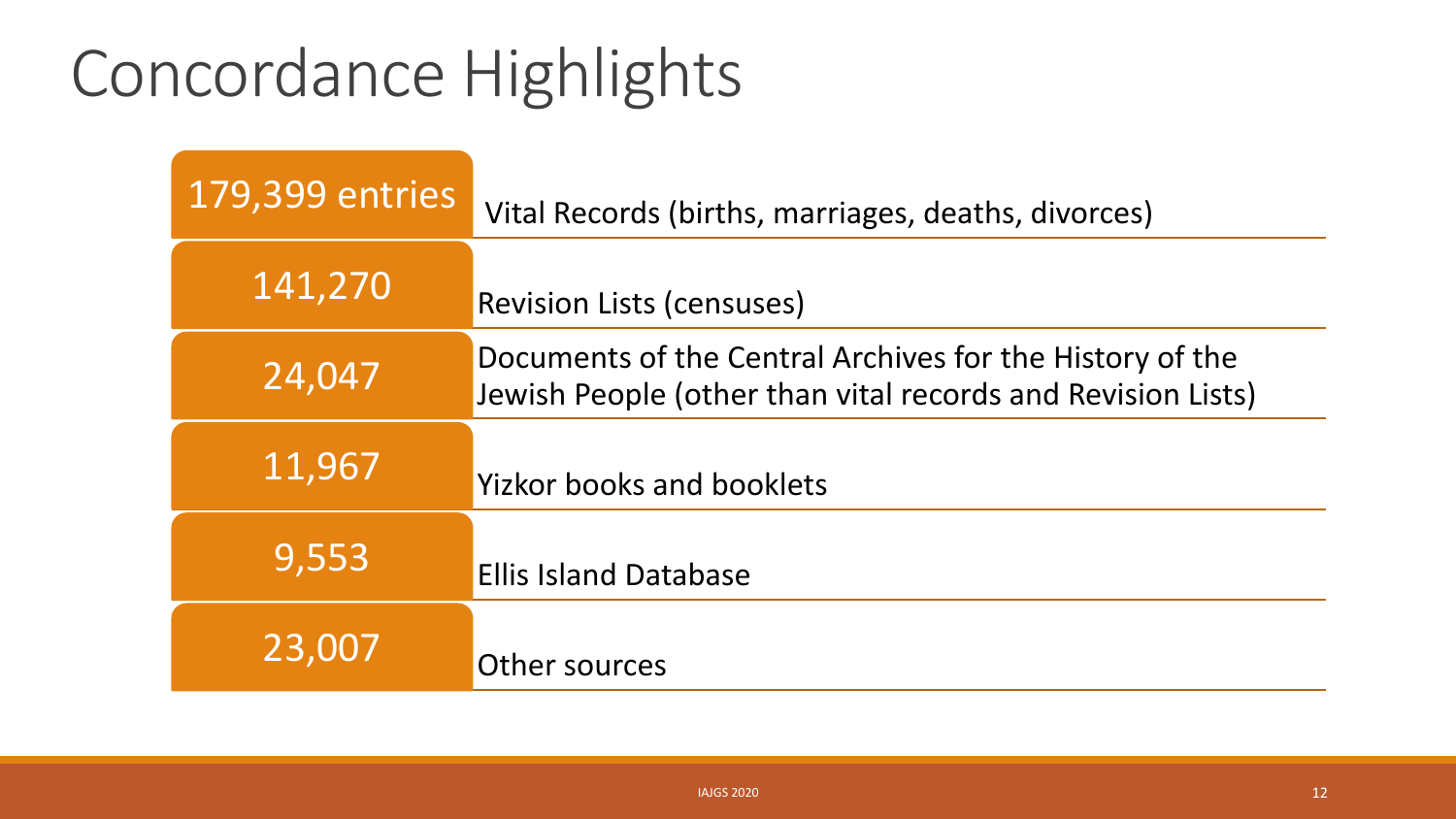### How to See Our Resources

https://kehilalinks.jewishgen.org/Kremenets/web-pages/all-resources.html

### **JewishGen ShtetLinks** preserving our history for future generations **Kremenets** Sheroka (Wide) Street. November 4, 1929. Submitted by Norman Kagan **Visit our Photo Archive** Home: Contact: Site Index: All Resources Available from the Kremenets KehilaLinks Welcome to the **Site** Kremenets Shtetl CO-OP Sign up to receive email updates on our projects Learn about Kremenets: History, People, Maps and Reference Works The Kremenets Shtetl CO-OP/Kremenets District Research Group makes all proofed materials for Kremenets-district towns available publicly on this KehilaLinks site or at JRI-Poland. What's New Unproofed records are posted on a Contributors Site, available to members who have contributed Research: Projects, **Couments and Databases** cash, services, or materials. Pending Projects ... The searchable Concordance of Personal Names and Town Names contains all names and towns in In Need of Volunteers the documents we have translated. Photo Gallery, Jump to: Memoirs, & Travel • Search Tools **Update Reports** • Translations & Compilations • Project Descriptions & Data Analyses How to locate your family • Inventories & Source Lists names in our translated documents • Translation & Transliteration Guides Contact Us **Where can I find** it? **Description** KehilalewishGen For more information on each **Resource** Contrib. Years Links **Site** resource, see Concordance, **Site Introduction and Guides**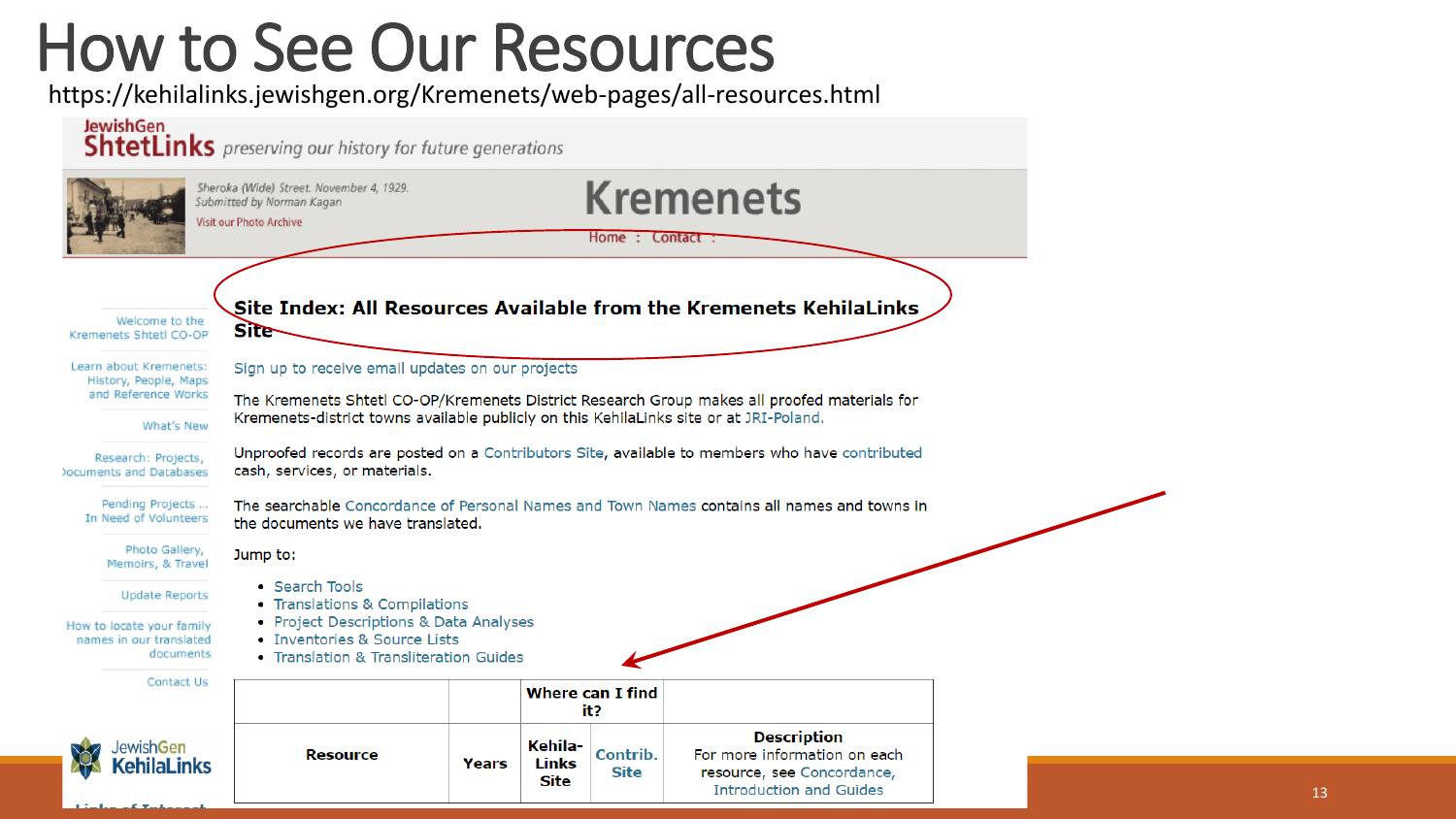## Coming Up in 2020-2021

| <b>Document and source</b>                           | Year(s)          | Language       | <b>Task</b>                                        |
|------------------------------------------------------|------------------|----------------|----------------------------------------------------|
| <b>Central Database of Shoah Victims' Names, Yad</b> | <b>Various</b>   |                | Compile listing of Kremenets-district Individuals, |
| Vashem                                               |                  |                | post, index for Concordance; acquire documents     |
| Shumsk-Pochayev Jewish Community Elections,          | 1938-1939 Polish |                | Translate, post, index for Concordance             |
| Central Archives for the History of the Jewish       |                  |                |                                                    |
| People                                               |                  |                |                                                    |
| Vishnevets, Wrongful Registration, Ternopil          | 1842             | <b>Russian</b> | Translate, post, index for Concordance             |
| <b>Oblast State Archives</b>                         |                  |                |                                                    |
| Prenumeranten (presubscribers to publications)       | 1800s            | Yiddish        | Translate, post, index for Concordance             |
| Slownik Geograficzny: Kremenets entry                | 1880-1889 Polish |                | Translate, post, index for Concordance             |
| Kremenits, Vyshgorodek, un Potshayuv yizkor          | 1965             | Yiddish        | Finish translation, post, index for Concordance    |
| bukh (final $1/4$ )                                  |                  |                |                                                    |
| Website updates (ongoing)                            |                  |                |                                                    |
|                                                      |                  |                |                                                    |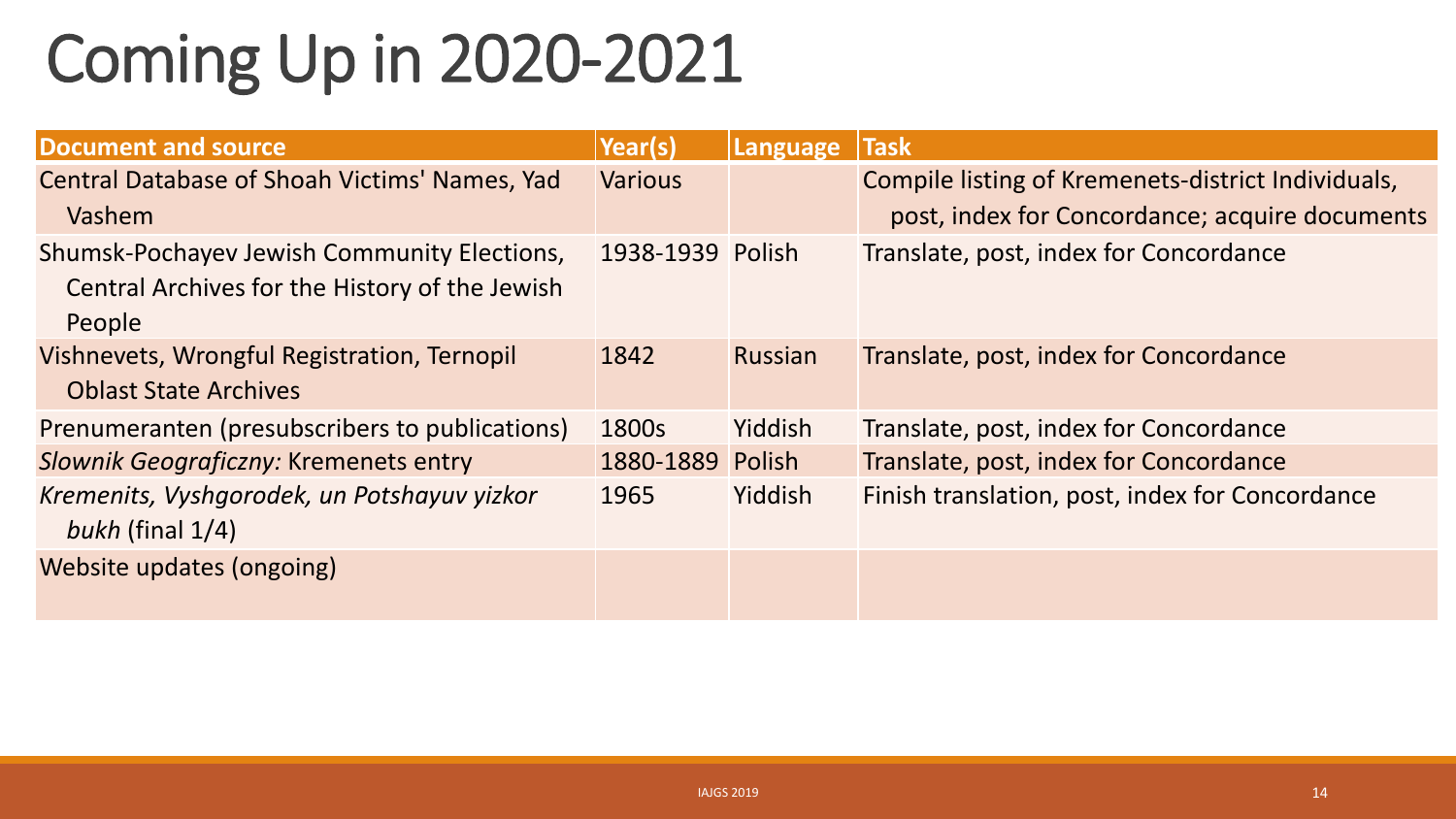### Volunteers Needed for New Projects

- Update our Vital Records analysis
- Create a family tree of the Jews of the Kremenets district using our docs to show family connections
- Pull together Kremenetsers' DNA test results to assist with the "family tree" project
- Recreate a "history" of Jewish Kremenets district from our docs
- Manage a project for cemetery restoration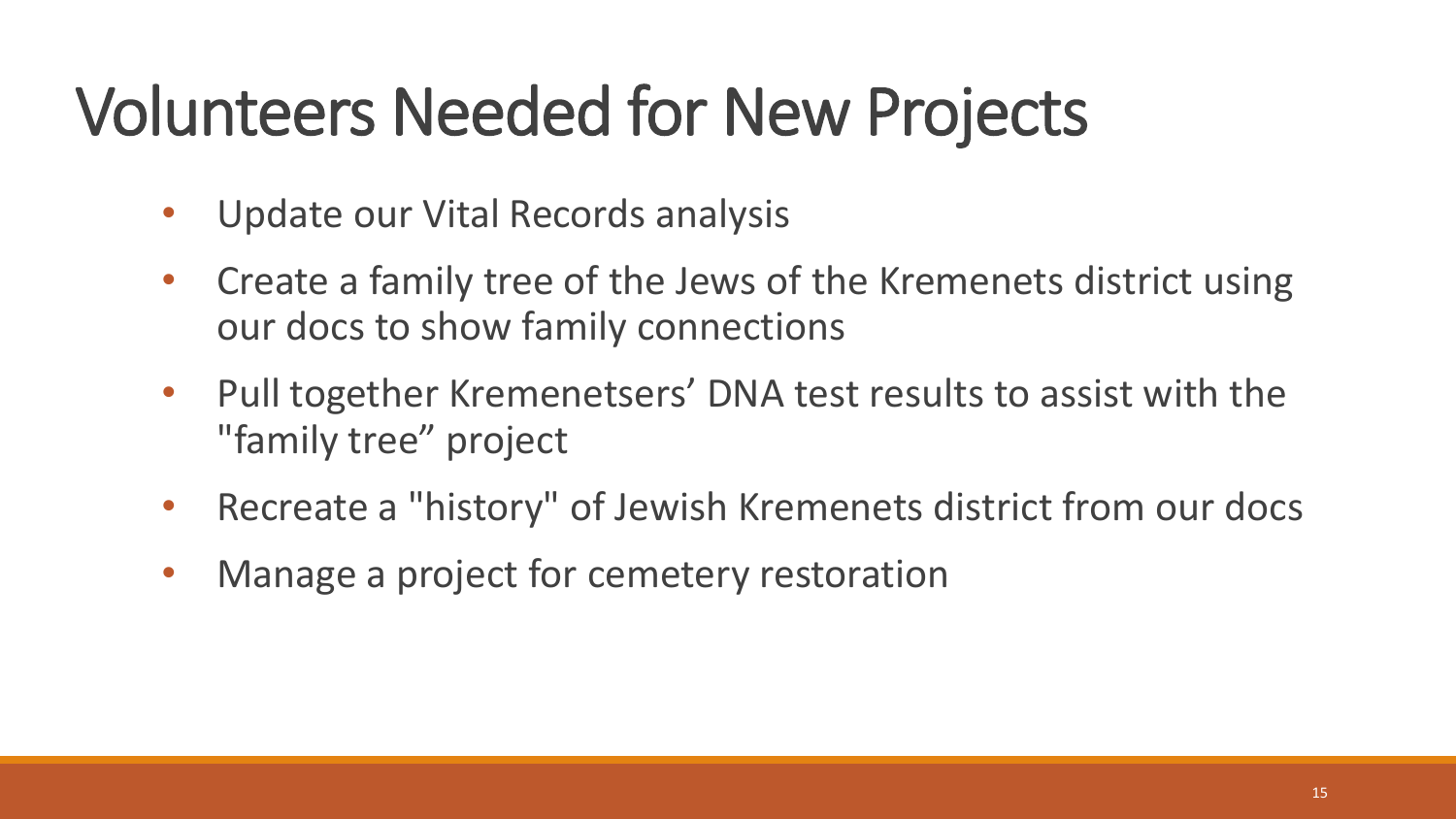### Vital Records Analysis https://kehilalinks.jewishgen.org/Kremenets/ web-pages/vital-records.html

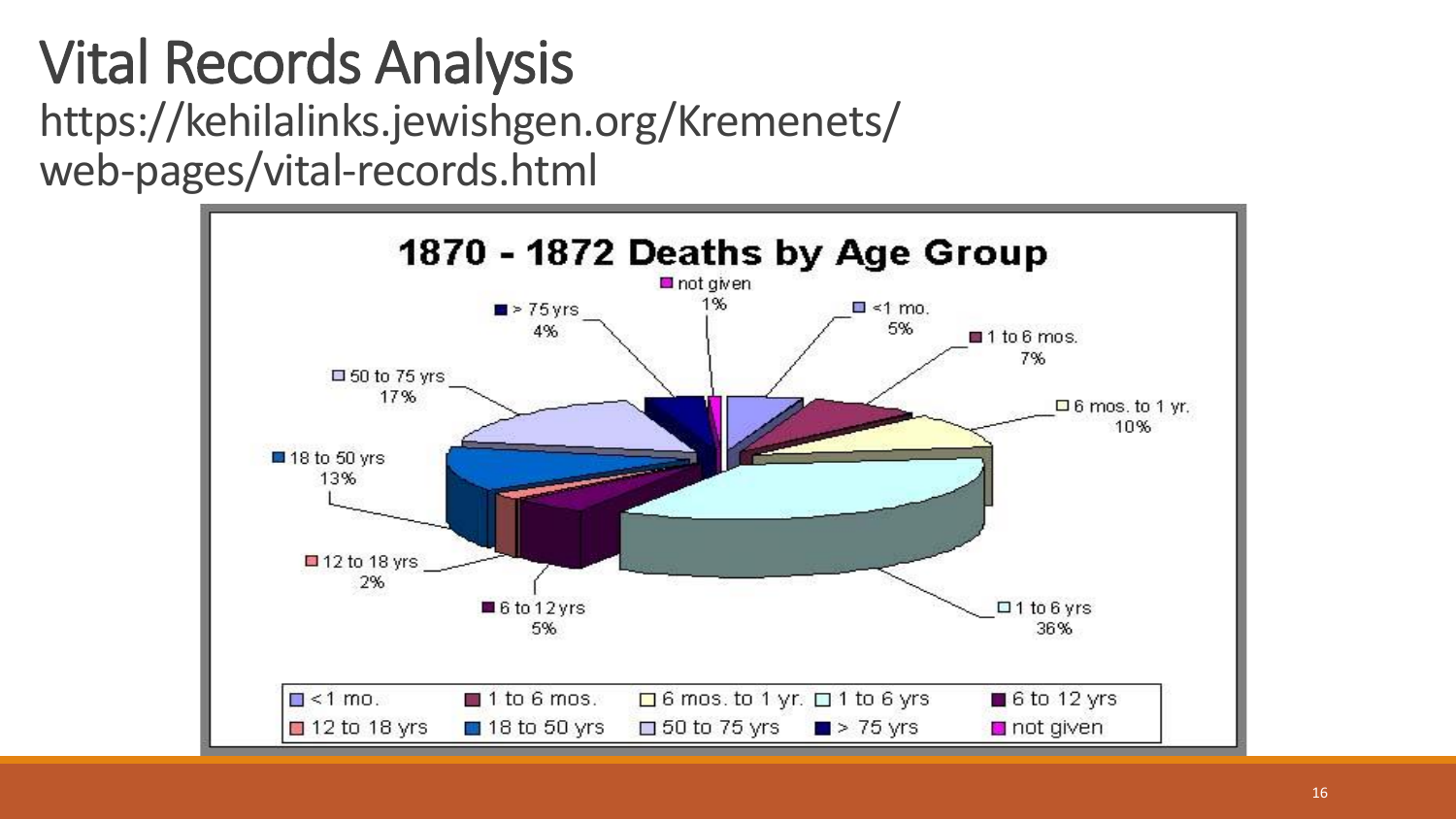### Do you have these skills?

- Download documents from the web and organize them
- Create and edit Excel worksheets
- Translate from Russian or Polish to English
- Manage large, complex projects

Send an email to KremenetsDRG@gmail.com!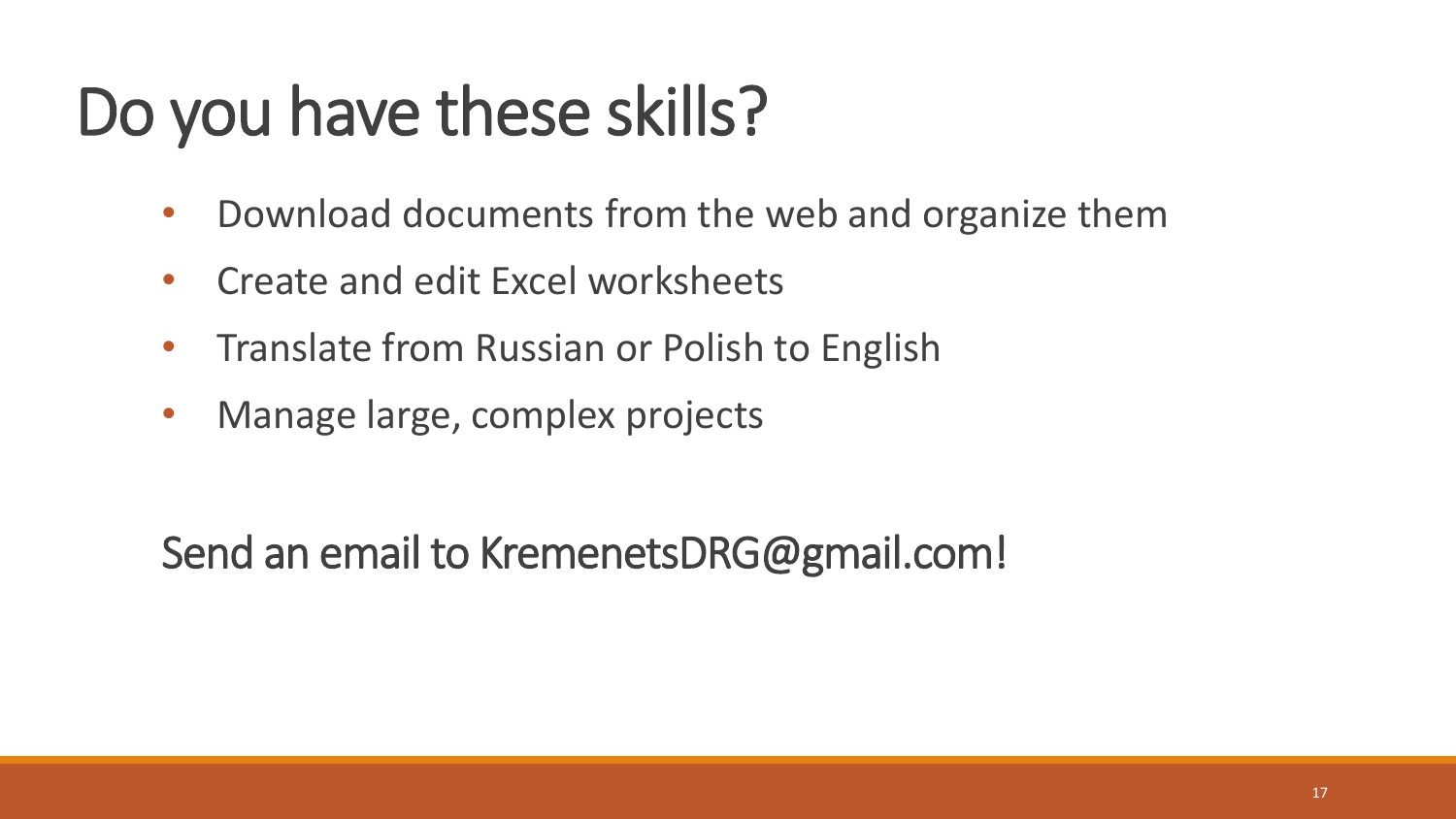# Thank you!

- **Board members**
	- Ellen Garshick, Co-Coordinator
	- Ron Doctor, Co-Coordinator
	- Sheree Roth, Co-Coordinator
	- Enid Cherenson
	- Sandra Crystall
	- Jeff Kaiser
	- Rachel Karni
	- Paul Silverstone
	- Susan Sobel
	- Richard Spector
- **Additional project volunteers**
	- Elizabeth Berman
	- Adam Bronstein
	- Alan Kaul
	- Michael Snyder
	- Ted Steinberg

**And all of you who have funded our projects and donated documents and services!**